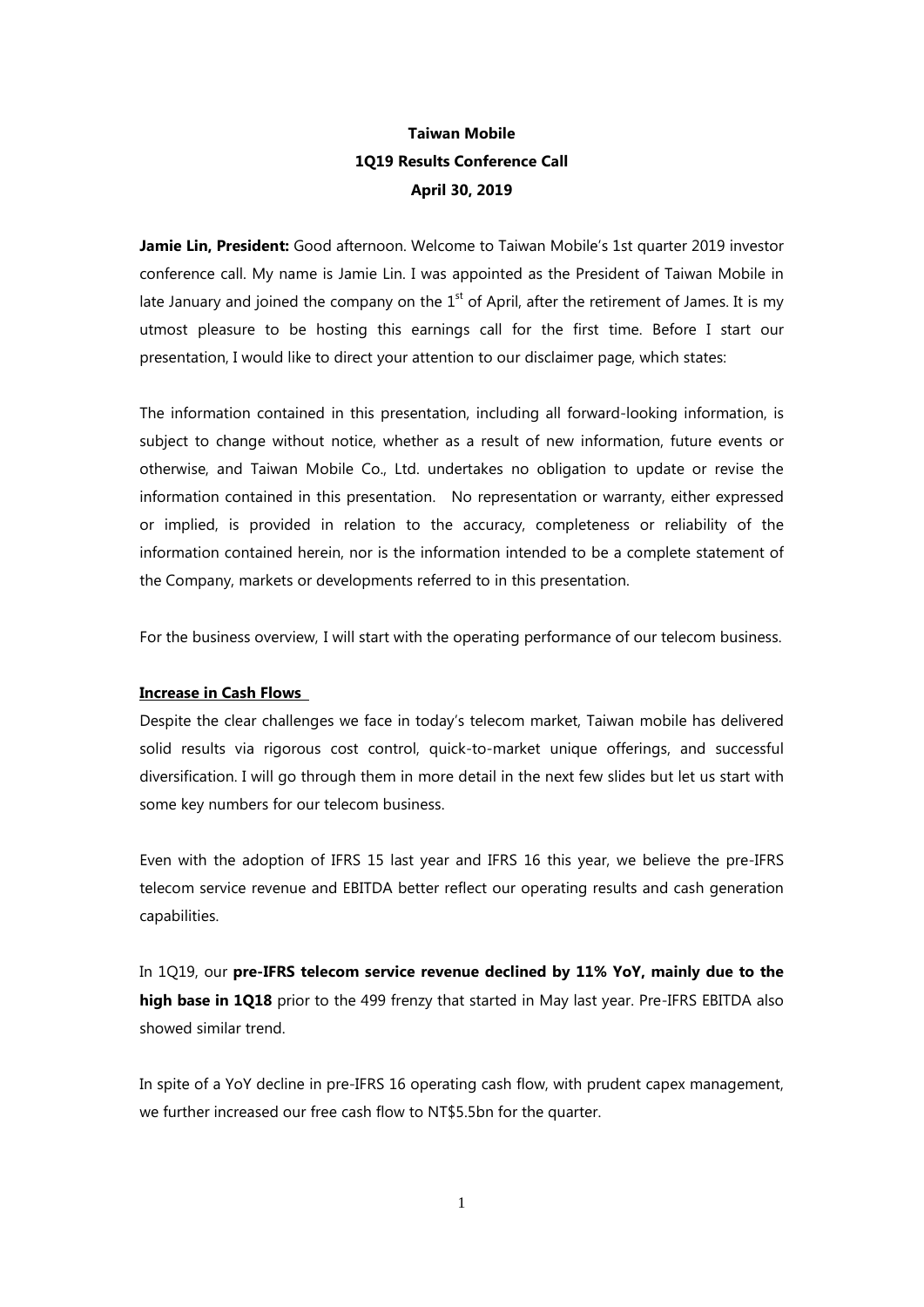#### **Versatility**

Next, I want to cover versatility. To cope with a more challenging operating environment, we have taken various measures to reduce costs while finding new growth avenues.

In the first quarter, we reduced reliance on third-parties by **increasing mobile sign-ups via our own channels** – by 7ppts YoY; our own channels include physical stores, telemarketing and online stores. We also continued to offer more **non-handset bundle options** to differentiate from our peers. Our efforts resulted in **2ppts decrease in subscriber acquisition cost as a percentage of ARPU** vs. a year ago. The **postpaid churn rate also fell to a record low of 1.2%.**

As for new growth avenues, demand for **IoT connectivity** remains strong with a 26% YoY growth seen in 1Q. Other enterprise segments such as **ICT, cloud, and internet/data access** also saw combined revenue rising by 5% YoY.

#### **Diversification**

Now let us turn to diversification page. This slide summarizes the progress we have made with our diversification strategy.

While our telecom business suffers a YoY decline in operating income, the **combined operating income of cable TV and momo** already accounted for **23%** of total operating income in 1Q19, up from 19% a year ago.

In spite of the revenue pressure on basic TV subscriptions, we are seeing **resilience in our Pay TV business** thanks to positive factors, such as cross-selling with fixed broadband & digital TV, as well as falling depreciation.

As for **momo**, being the largest B2C player in the market, we expect the upward trend to continue for years given the low e-commerce penetration rate in Taiwan's retail market.

While the fast-growing lower-margin 3C electronics sales underpins the top-line momentum for its B2C business, **margins have improved YoY** thanks to better pricing strategy, economies of scale, and operating leverage.

### **momo – Crown Jewel**

Now let us dig a little bit deeper into momo, our crown jewel's performance.

In 1Q19, momo's **total revenue** grew by **15% YoY** on the back of strong momentum from B2C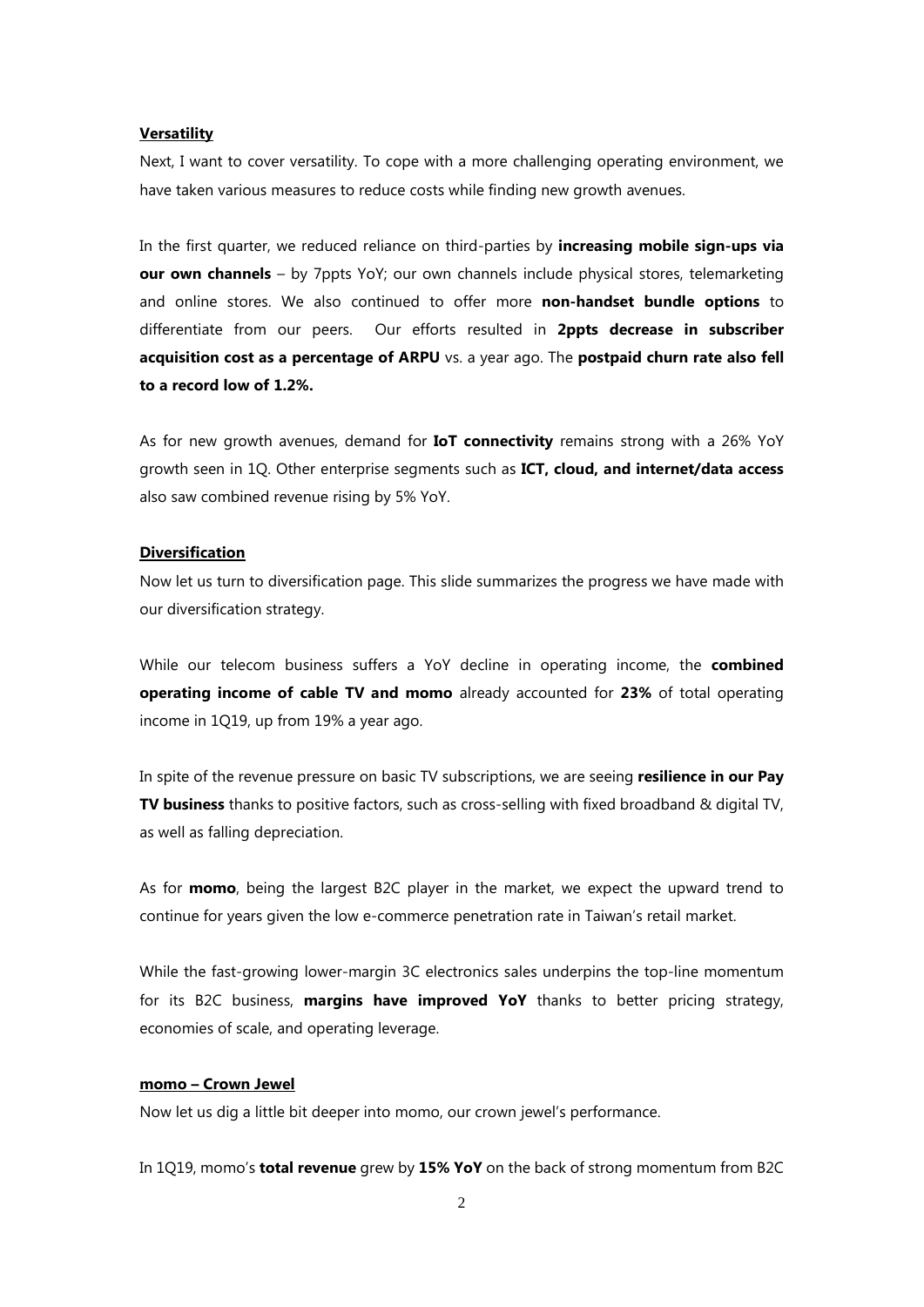e-commerce division, where average ticket size grew by 5% YoY, and number of transactions grew by 14% YoY. The **total EBITDA** also grew by **17% YoY** on a pre-IFRS 16 basis thanks to scale benefits and operating leverage.

Now let me turn the presentation over to our CFO, Rosie, for the financial overview section.

#### **Performance by Business**

**Rosie Yu, CFO & Spokesperson:** In the first quarter, **consolidated revenue declined by only**  1% YoY as momo's strong revenue growth largely offset the decline in telecom business.

With the increasing SIM-only portion in our subscriber base, the opex savings and momo's strength did not compensate for the accumulated impact on revenue, resulting in a **9% YoY decline in pre-IFRS 16 EBITDA**.

On a reported basis, EBITDA grew by 3% due to the adoption of IFRS 16, which requires the capitalization of operating leases, resulting in lower operating costs but higher D&A and interest expenses.

Let us move to the results summary page.

## **Results Summary**

The combined operating income of cable TV and momo grew by 9% YoY, helping mitigate the YoY decline in telecom operating income in 1Q19.

Overall, operating income for all major businesses exceeded their guidance, thanks to effective cost control and economies of scale in the e-commerce business.

Please refer to our IR website's conference section for more detailed analysis.

### **Balance Sheet Analysis**

Now let us turn to the balance sheet analysis.

On the **asset front**, the YoY decrease in current asset was driven by lower receivables and contract assets, as a result of rising appetite for SIM-only plans.

For non-current assets, property & equipment and concession fell significantly YoY as a result of the termination of 3G service, while the inclusion of right-of-use assets in accordance with IFRS 16 resulted in the slight increase in overall non-current assets.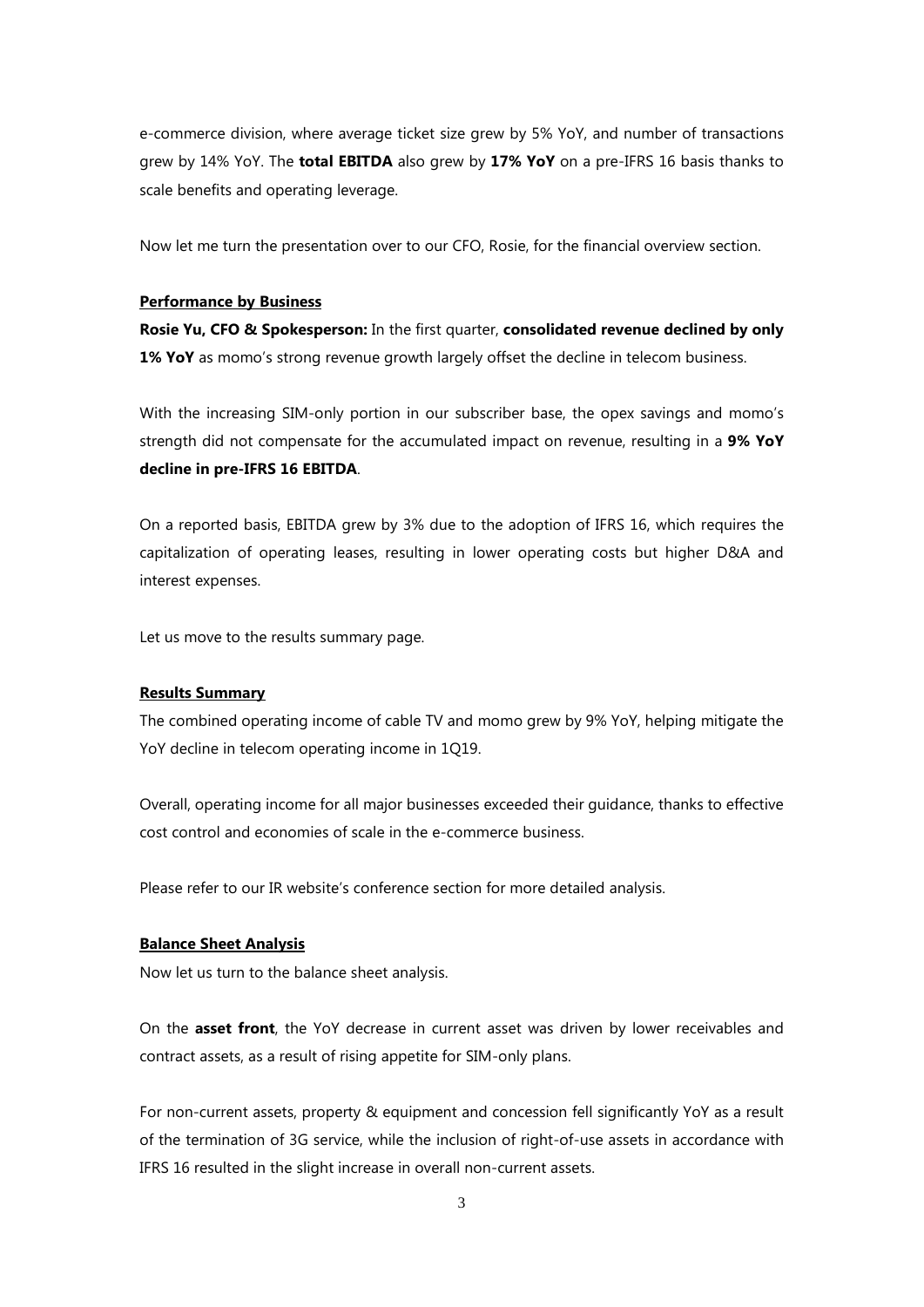On the **liability front**, our gross debts decreased nicely YoY as we paid down debts with healthy free cash flow. However, our total liabilities remained flat YoY due to the inclusion of lease liabilities, in accordance with IFRS 16. This balances out the impact from the inclusion of the right-of-use asset we mentioned earlier in non-current assets.

In terms of **financial ratios,** our **net debt to pre-IFRS 16 EBITDA improved to 1.3x** and our current ratio also rose to 73% vs. 60% a year ago.

### **Cash Flow Analysis**

Now let us turn to cash flow analysis. Our **operating cash inflow increased** QoQ and YoY in 1Q19. This is because of the adoption of IFRS 16. "Leasing expenses" previously had been under operating activities and was reclassified into "repayment of principal and interests of lease liabilities" under financing activities.

On a pre-IFRS 16 basis, operating cash inflow declined YoY mainly due to momo's money-market fund redemption in 1Q18.

As for **investing cash flow,** the outflow in 1Q19 was lower than a year ago due to lower capex.

In terms of **financing activities**, the net cash outflow was mainly caused by debt repayment on the back of healthy free cash flow.

With capex falling by 27% YoY, **free cash flow** calculated based on a pre-IFRS 16 basis reached NT\$5.45bn, up 5% YoY, translating to **free cash flow yield of 7.2%.**

Let me turn the presentation back over to Jamie for event updates and key message.

## **Event Updates**

The Board has proposed a dividend per share of NT\$5.6 today. Pending AGM approval, this will mark the  $6<sup>th</sup>$  consecutive year of paying this dollar amount and implies a 113% payout ratio.

Also listed here are the recognitions we received in the first quarter of 2019 for your reference.

#### **Key Message**

Finally, to wrap up our presentation, this slide summarizes the key message that we would like to deliver.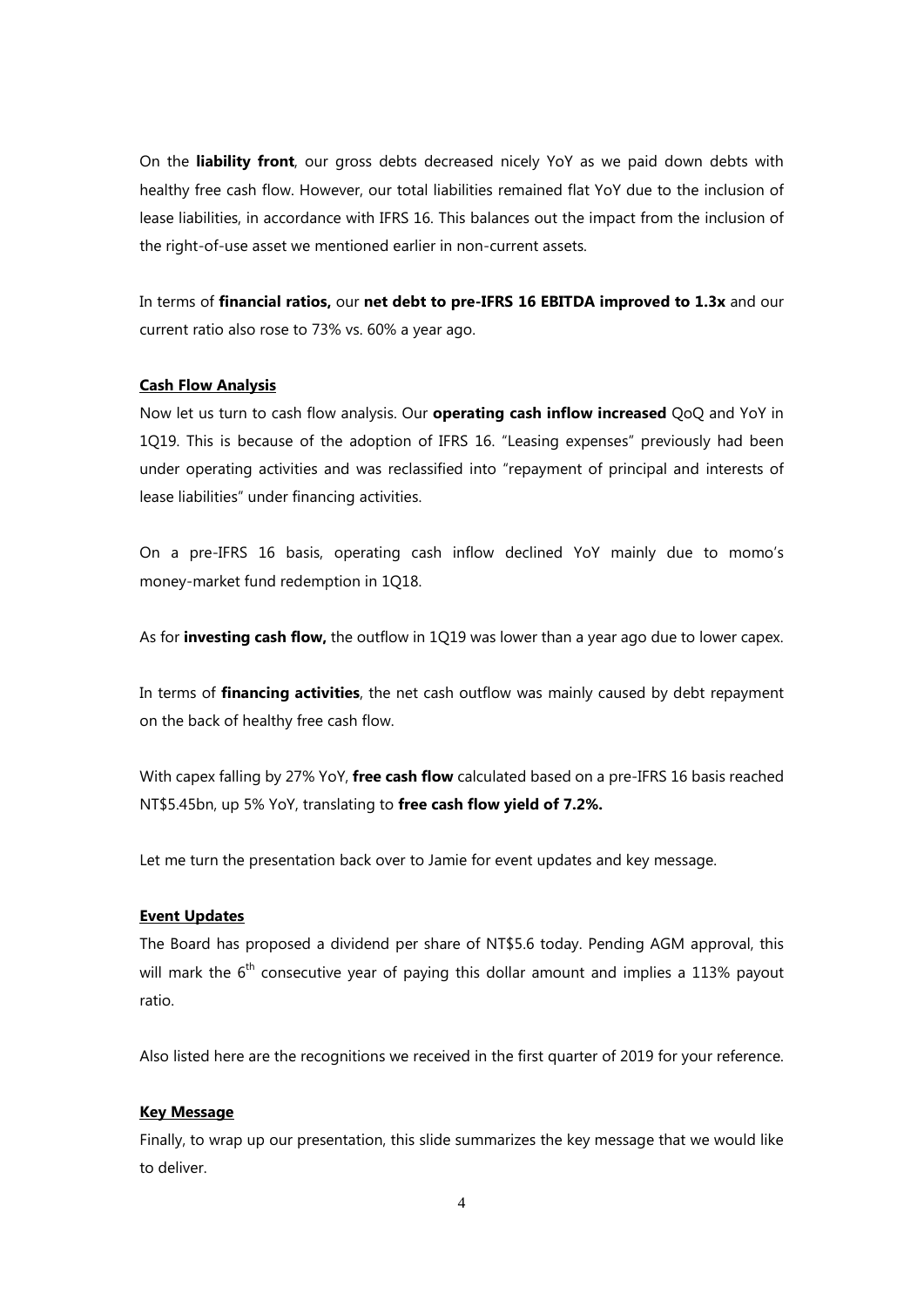The group will strive to leverage our thriving ecosystem and accelerate our transformation into a regional enterprise by following the **5"G"+** guidelines:

1. **Gift** – digital transformation based on in-house big data, user base, and online-offline channel operations

- 2. **Group**  more synergy with momo, AppWorks, and other strategic partners
- 3. **Grit**  long-term vision of an ecosystem beyond 5G
- 4. **Green**  environmental awareness and corporate sustainability
- 5. **GSEA** (Greater South East Asia) expanding footholds in South East Asia to become a regional enterprise

With that, we would like to open the floor for Q&A section.

## **Q&A**

# **Neale Anderson, HSBC:** Could you elaborate more regarding Point 5 of your key message "Greater South East Asia expansion"? What particular areas, types of products, and markets are you looking to expand in?

Jamie: Let us take our subsidiary momo as an example. momo is the number one B2C e-commerce player in Taiwan and has embarked on expanding their business model across South East Asia. Their first stop is Thailand, where they are seeing good initial success for both their TV shopping and online B2C shopping businesses, and their next step would be to apply this model and go-to market strategy in other South East Asian countries. I think momo's expansion strategy is a good example of how our group intends to expand across the region.

Going forward, we will be bringing our online services and non-telecom products to other South East Asian countries.

**Neale:** So is it primarily momo? On the enterprise side, I think Chunghwa has talked about going overseas. Is that also a focus for Taiwan Mobile or is it more consumer focused?

**Jamie:** I am only using momo as a case study of our online services and OTT services models expanding outside of Taiwan. We are expecting many more of our online services and business models to become competitive across the region. Once they are, we will work on bringing them to the rest of greater South East Asia and help them become regional champions there.

**Neale:** Is the cost of that overseas expansion reflected in the current capex guidance?